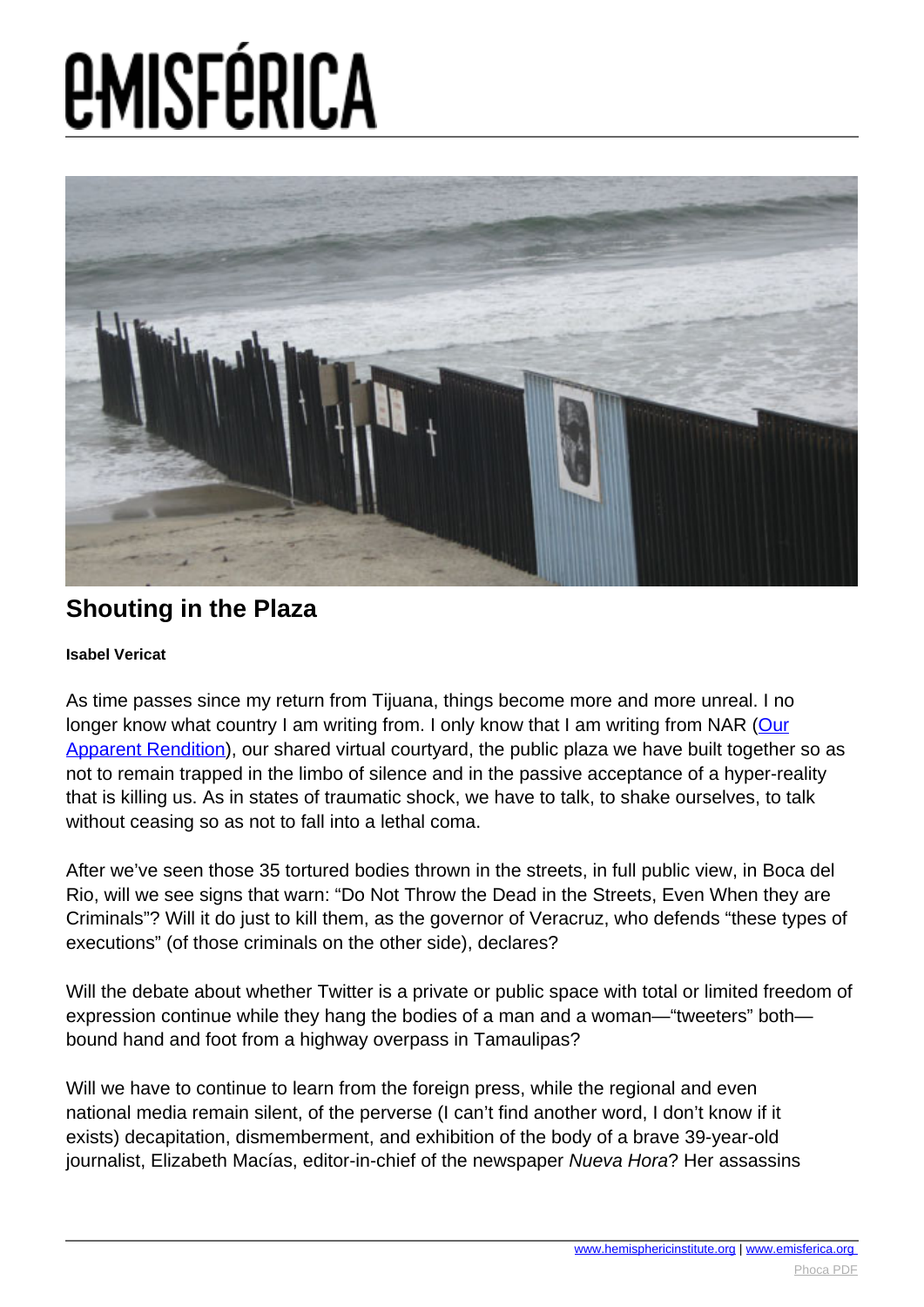placed her head next to the monument to Columbus in Nuevo Laredo, surrounded by computer keyboards, cables, a mouse, as a condemnation of communication through social networks.

Is it not also "natural" that the front page of some newspapers includes news of the lynching of a criminal, with a photograph of the community that lynched him standing around the corpse? Justice by one's own hand: there is no longer another way.

All of this and more happened during the few days that we went to Tijuana, invited by the Festival Interzona (the Inter-zone Festival), now in its fifth year. We had left behind one country to go to a city on the border with another. Actually, it was more like a Third Country––neither the US nor Mexico––that, for all its fame as the capital of narcoculture, is now in its post-narco phase (if such a thing exists) because it is under the control of one of the drug lords, Chapo Guzmán (Basaglia dixit).

#### Meanwhile, the news:

Chapo Guzmán's wife gives birth to twins in a Los Angeles hospital. "His wife, Emma Coronel, was not detained, as there are no charges against her," points out a Los Angeles newspaper.

Hyper-realism (crude and raw, with all its hairs and blemishes), realism, infra-realism. Surrealism no longer serves to explain us as a country.

How can we understand these events, all the things that are happening, reaching beyond the surface of things? Into what languages should we translate the images, forms, actions?

These are all questions. We are looking for answers.

#### **What else can we talk about?**

We are in the Casa del Túnel, a building shaped like the prow of a ship that pushes toward the country next door, which is walled in by wire and the metal debris of airplanes and other weapons of its recent and interminable wars in Iraq and Afghanistan.

The tunnel crossed under the border: it was 50 meters long and came out on the other side, opening onto the parking lot of a store where no one noticed when vehicles stopped to pick up merchandise (drugs, people, objects). Until someone saw something, and the house was raided. The tunnel was sealed with cement and the interior of the house was turned into a space for national and bi-national gatherings; it became the headquarters for the Festival Interzona, which for five years has enriched the life of this city.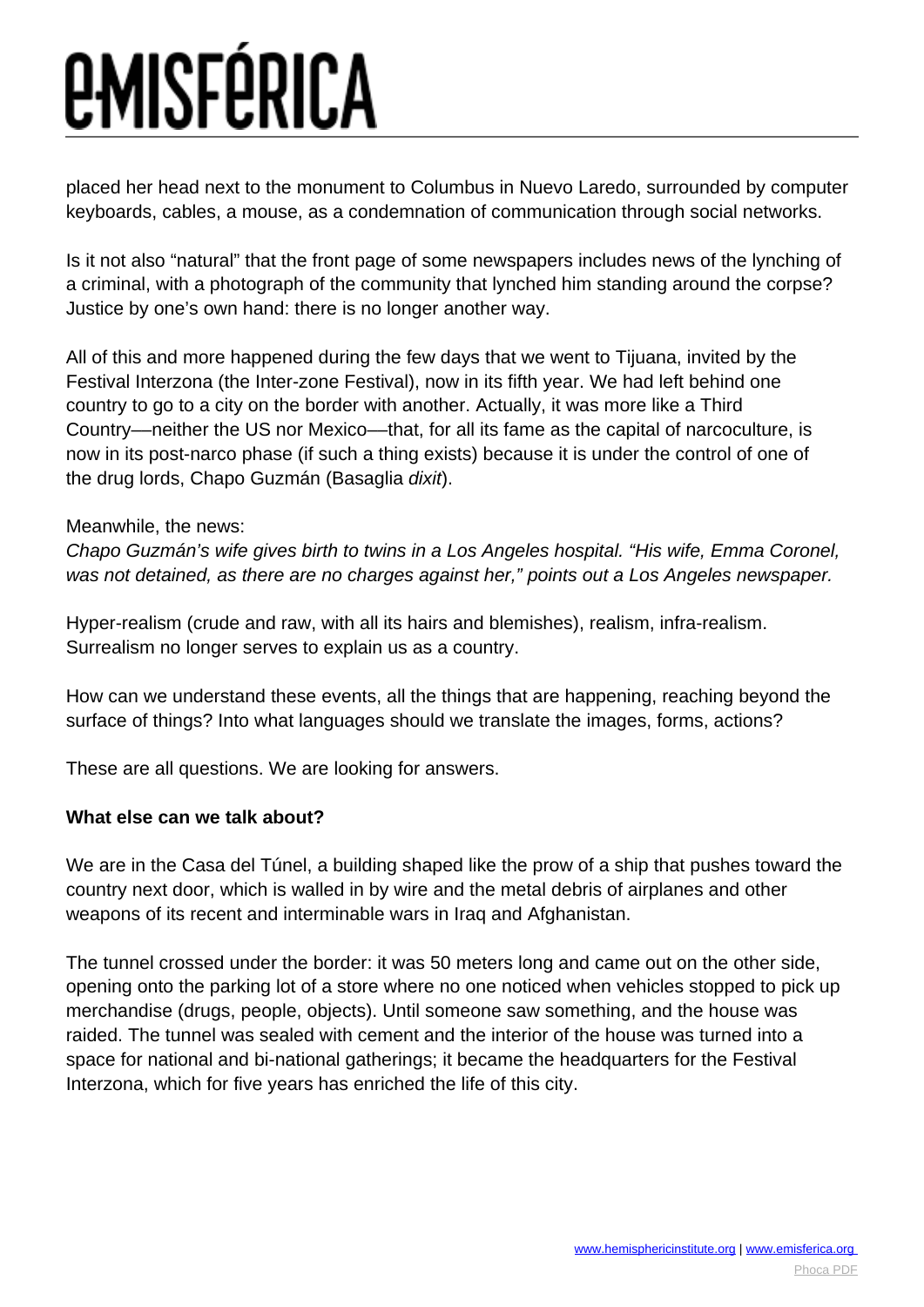# *<u>EMISFÉRICA</u>*



Isabel Vericat

In the terrace on the upper level, on the deck, there is a jazz concert featuring two outstanding female vocalists. It's the beat and ambience, the warmth of nocturnal well-being. On the first floor, on two plush sofas, we present NAR to some 30 interested and interesting attendees—they are generally older men and women. The rather private and personal atmosphere sets the tone. To begin, and in order to avoid the same old story of "Caldreón's war on the narco," we look back to a few years before the birth of NAR (2008), when two woman artists expressed in their works and performances the long history of femicide and impunity that we bear on our backs. The speaking cure, the art cure. And then even further back, to when it was not Tijuana but Ciudad Juárez that Charles Bowden denominated the laboratory of the future.

"What else can we talk about?" answered the artist Teresa Margolles to the art critic Cuauhtémoc Medina; this was the title she later used for the performance she presented at the Venice Biennale. Here, she "cleaned" the empty rooms of a palace with a mixture of water and the blood of victims of organized crime.

Then came Rosa María Robles's The Red Carpet (La alfombra roja), made with the blankets of the "encobijados" (murder victims found wrapped in blankets), which she presented in a gallery in Culiacán. The blankets came from the depot of the attorney general's office; they were legal evidence and Robles had to return them due to the scandal it caused. She bought other blankets and dyed them with her own blood. "That is how she achieved an indelible metaphor," writes Juan Villoro in his crónica, Our Blood (Nuestra Sangre). "For some time we resorted to a protective distraction, thinking that the narcos killed amongst themselves; now we know that the blood can be ours."

A laboratory is a Reality in which you experiment or elaborate something. To be witness to others means to put those victims at the center and abandon all sense of innocence or good conscience. It also means bringing our own pain into play.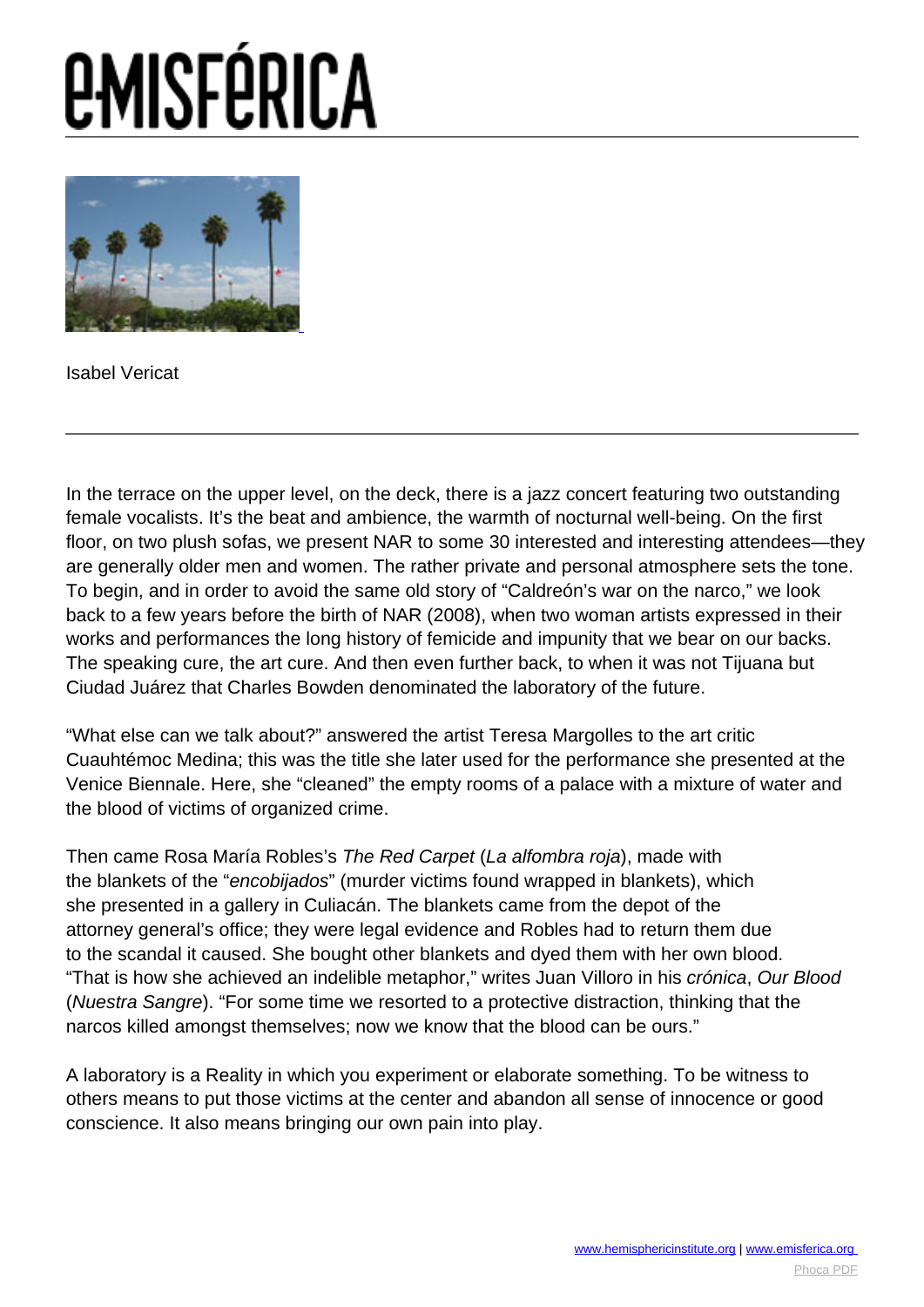

Isabel Vericat

We speak of the transition from indifference to the expression of collective resistance symbolized by the evolution of our blog into an Internet portal. We project our website and detail some of our special projects. Some of the women are interested in speaking about the femicides; another attendee is interested in the absence of the rule of law. In the exchange, several terms that allude to the general feeling of insecurity begin to surface: "failed state," "weak," "fragmented," "parallel state." Some members of our audience are interested in NAR's proposal of a broad and horizontal dialogue and exchange between citizens, and not a vertical one with the government or the authorities. We speak of the creation of a rich network of solidarity, creativity, and resistance: of citizenship. At the end, someone in the first row asks what he can do to help a friend he encountered recently in the street, in a dreadful state, who told him that his brother had disappeared, that one day he did not return home. He would like to help this friend, because each day he looks thinner and more anguished. But we don't know how, we tell him. The disappearances now become the primary topic of concern and debate.

Outside, on the sidewalk of the Casa del Túnel, like some sort of sculptural installation, lies the bullet-riddled chassis of a 1950s car, painted white—as if Bonnie and Clyde had left it behind as they fled. Are we in their territory? The power that keeps this city in line is invisible.

"That is why the current indignation against the narco-war (narcoguerra) does not have the same strength in Tijuana, which, besides, hasn't yet gotten over its popular love for the narco, in all social classes—from businessmen to thugs," writes Heriberto Yepez on his blog, Hache. He is one of the best-known thinkers of frontier identity and of the imaginary of Tijuana as a city, crónica, and way of life. Yepez adds:

What comes next for Mexico? All the major cities will be Juarez. And then they will be Tijuana. The narco-war will lower in intensity. It will move to the background. And, at some point, when it seems that the narco is going away, consumers, employees and fans will call, in the name of the whole country, for the narco to never go away.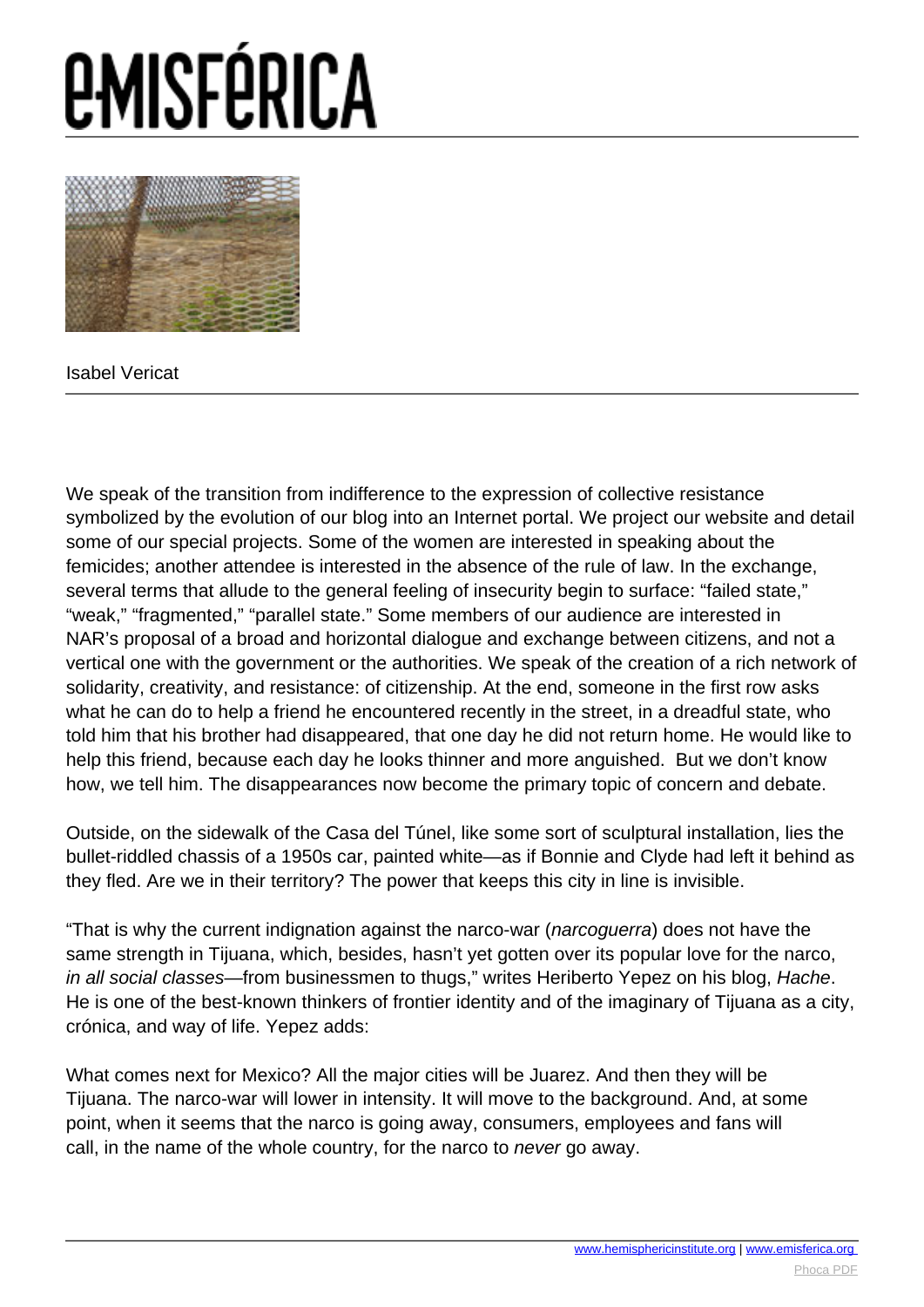### *<u>EMISFÉRICA</u>*

These are the dispiriting predictions of some experts: the film-like romanticizing of violence.

While we are enjoying the music and the singer's voice on the terrace, I receive a rather hazardous text message on my phone from a lawyer friend who works for the project Iniciativa Frontera Norte (the Northern Border Initiative): "Hello Isabel, we have an emergency on the line. I am still here. I'm sorry. I will call you later. A kiss." The next day we read in the paper the news of an emigrant shot by a policeman from his station at the border crossing.

During those days we go around all of Tijuana with two friends, Meritxell and Nancy—a lawyer and a philosophy student. They are experts, especially Meritxell, in the Tijuana of the past: when the city was a musical Mecca with Santana, Janis Joplin, Jim Morrison, and other greats lighting up the dive bars through the night.



Isabel Vericat

Now, they tell us, the drugs are more and more adulterated. And the otherworldly population of those that don't manage to cross to the other side, or of the unemployed, the addicts, all of them perpetually hungry, without roofs over their heads, making their homes in El Bordo—the almost-Pharaonic canalization of the little Tijuana river. It is their home, their meeting place, their place of survival. All of this unfolding in the full public view of cars and passersby, to their complete indifference. Our friends give the women new needles, in collaboration with welfare organizations on the other side, which the women immediately use to inject themselves. But this is the only way they can prevent, or at least avoid, the transmission of HIV.

We have the privilege of visiting a sort of oasis or refuge, the Clínica de la Conducta. Meritxell's father, a charming psychiatrist (a mix that is hard to find), has dedicated the last 20 years to the rehabilitation of heroine addicts via a permanent treatment with methadone. Our friends are working with a group of 17 women— "the resistant ones" — all of them victims of trafficking at some point in their lives, the majority having left their homes after suffering sexual abuse by family members. All of them have also had to mourn the femicide of a friend, a coworker, a needle-buddy. Almost all of them are migrant women. "Here in Tijuana, if a young woman is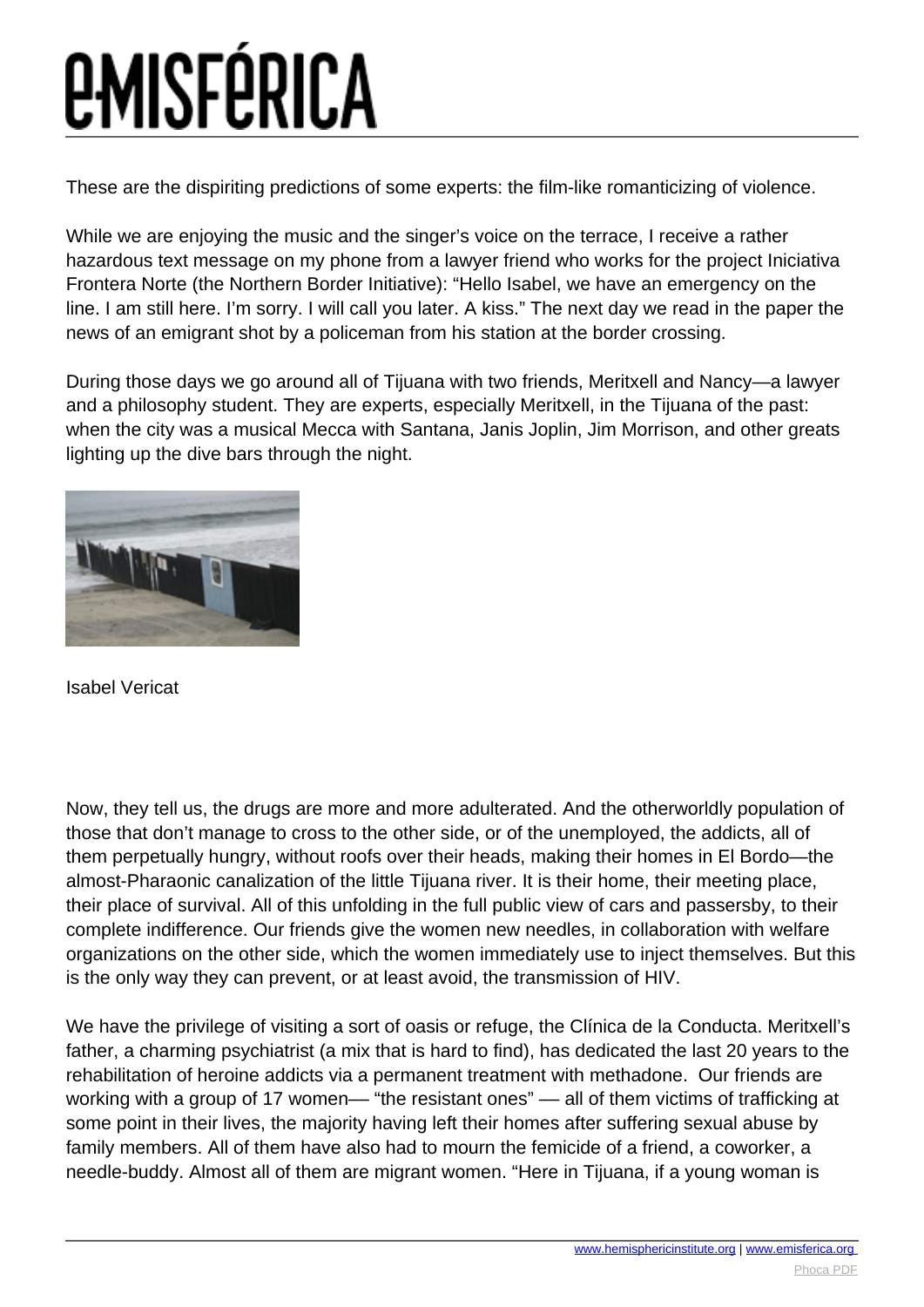killed and if she's dressed a certain way, immediately the authorities say that it was a narco-execution." Further comments are unnecessary.

On First Street, which is active 24 hours a day, there is what appears to be the calmest and most explicit location of the sexual market. Girls and more girls—many look like minors—attractive, wearing make up, leaning against the walls on the sidewalk waiting for a client. Bright neon street signs, large and small half-empty stores with their doors ajar. The ancestral exchange of sex for money, unfolding, uninterrupted, throughout the day. We can only hope that it is voluntary rather than coerced.

Orson Welles's film Touch of Evil, starring Janet Leigh and Charlton Heston, comes to mind. In that Tijuana, the heroic Mexican policeman (Heston) confronts the corrupt American (Welles)—the casting would be absurd today. And then there is the mysterious and enigmatic gypsy (Marlene Dietrich) who predicts the worst fate for her ex-lover (Welles). What would the clairvoyant of the present predict?

The Tijuana of today has transformed its own inhabitants: the drug Mecca, with the most links to the United States, the one that has been pierced by the most bullets. The aesthetization of violence transformed in films and novels.

But it is not so in Miss Bala, the recent film by the Mexican director Gerardo Naranjo, also set in Tijuana. It is an elaboration of reality as non-fiction, of the normality of horror, and of fear from the subjective and personal point of view of the victims. Without exaggeration (it is not necessary), it takes as its point of departure an actual event that took place two or three years ago: a beauty queen in Culiacán was caught with a drug boss.

On the return flight from the western tip of the northern border over the Pacific to the center of the country on the plateau, we fly over a roof of compact clouds, an initial sky that separates us from the hyper-reality of that spectacle of cannibal violence on the ground.

In the clarity of that second blue sky to which we have ascended, the dense and astonishing shapes of the clouds––more beautiful even than those painted by Georgia O'Keeffe practically below the same sky, in New Mexico––cast their shadows over the reality of the first.

And it is only now, looking up at that limitless, cosmic blue, that I wonder about the kingdom of heaven and who would go there. Probably Solalinde, everyone who lives in El Bordo, the gratuitous victims (which is all of them) of this barbaric massacre, of this financial system that sucks the blood from all of us, from the immense majority of humanity except those who have it all. Our rotten world is that unequal.

#### Isabel Vericat

From Tijuana to Mexico City, September 25-28, 2011